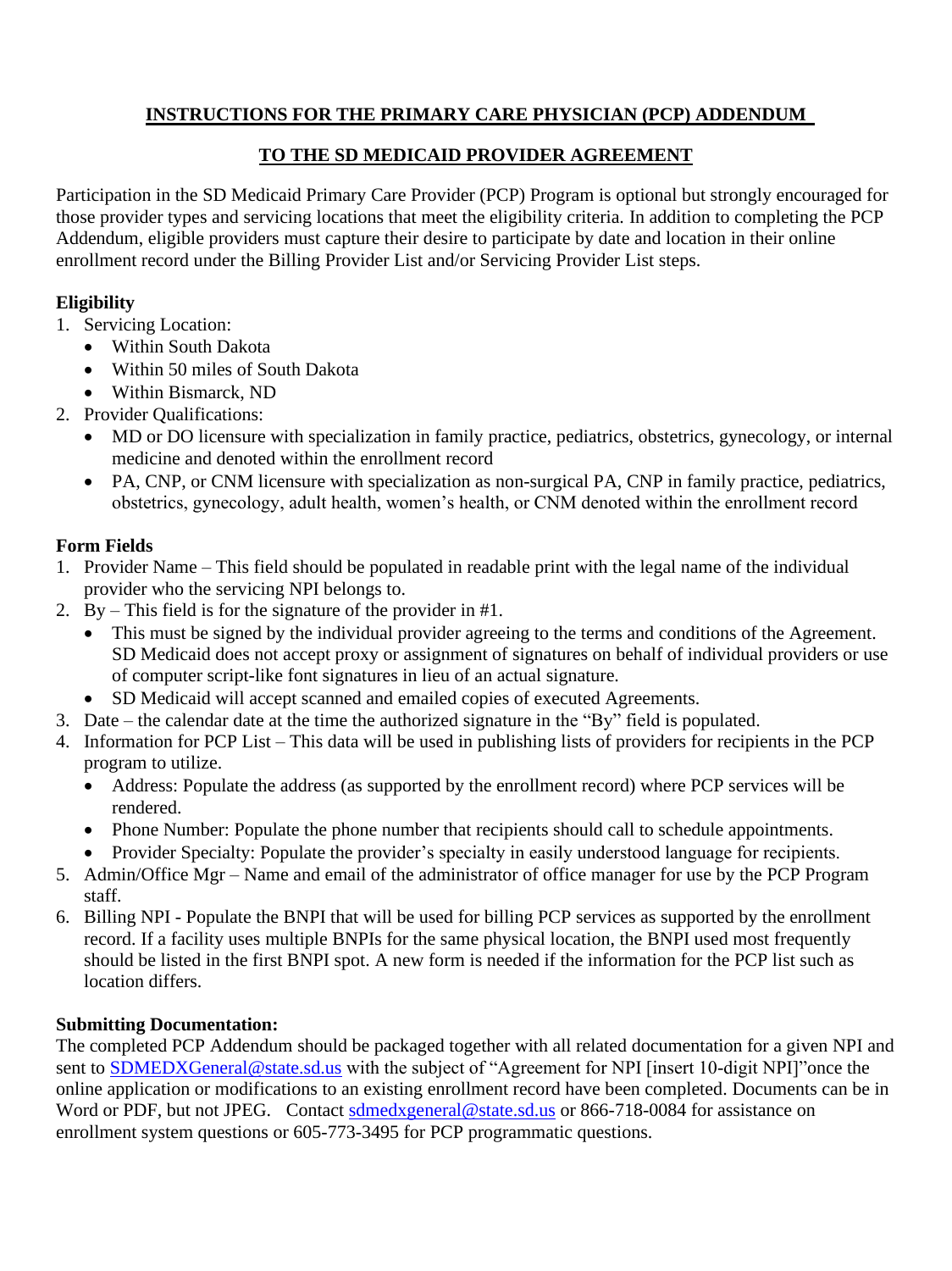### **PRIMARY CARE PHYSICIAN (PCP) ADDENDUM TO THE SD MEDICAID PROVIDER AGREEMENT**

This document serves as a formal addendum to your South Dakota Medicaid Provider Agreement and allows your participation in the PCP program. Further explanations of PCP requirements are described in the *Provider Manual*.

In addition to the requirements outlined in the SD Medicaid Provider Agreement, the Provider agrees to the following:

- 1. Provider will provide comprehensive primary health care services, including preventative care, for Medicaid recipients who are assigned to the Provider's practice. Provider will send periodic reminders to recipients regarding preventative services, including no less than an annual reminder for recipients age 20 or younger who have been on Provider's caseload at least 180 days and appear to have not had a preventative check-up in the last 12 months. Provider will screen recipients age 20 or younger at acute care visits to determine if they are due for a preventative check-up recommended by the Bright Futures/American Academy of Pediatrics Bright Futures Periodicity Schedule or vaccine(s) Center for Disease Control and Prevention (CDC) Immunization Schedule. Provider will render the recommended service(s) at the acute care visit or discuss the recommendation with the recipient or recipient's guardian.
- 2. Provider agrees to use age-appropriate validated behavioral health screening tools recommended by the American Academy of Pediatrics (AAP), United States Preventative Services Task Force (USPSTF), or a tool otherwise recognized as an age-appropriate validated behavioral health screening tool when conducting a behavioral health screening.
- 3. Provider has and will maintain an active Drug Enforcement Agency (DEA) number to prescribe controlled substances and will capture this information on the electronic enrollment record.
- 4. Provider will be the health care case manager. This includes reviewing monthly paid claims report and notifying the Medical Services of any discrepancies, cooperating with Medical Services regarding provider's case management procedures and history, and meeting with Medical Services upon request.
- 5. Provider will refer recipients for specialty care, hospital care, and other services when medically necessary and sign and document referrals.
- 6. Provider will provide for reasonable and adequate hours of operation and make available 24-hour, 7 days per week access by telephone for information, referral, and treatment needs during non-office hours.
- 7. Provider agrees not to refuse an assignment or disenroll a recipient or otherwise discriminate against a recipient solely on the basis of: age, race, color, sex, national origin, physical or mental disability, religion, marital or economic status, service utilization, or health status or need for services, except when a recipient's illness or condition is better treated by another provider type.
- 8. Provider agrees to comply with any applicable Federal and State laws that pertain to recipient's rights and ensure that its staff and affiliated providers take those rights into account when furnishing services to recipients. Recipient rights include: To be treated with respect and with due consideration for his or her dignity and privacy; to receive information on available treatment options and alternatives presented in a manner appropriate to the recipient's condition and ability to understand; to participate in decisions regarding his or her health care, including the right to refuse treatment; to be free from any form of restraint or seclusion used as a means of coercion, discipline, convenience or retaliation; to receive a copy of his or her medical records, and to request that they be amended or corrected; and be free to exercise his or her rights without adverse consequences.
- 9. Provider agrees to notify the recipient and Medical Services in a direct and timely manner of the desire to remove the recipient from the caseload because the recipient/provider relationship is not mutually acceptable. Reasons must be considered "good cause" explained in writing, non-discriminatory, generally applied to the provider's entire patient base, and approved by the Medical Services.
- 10. Provider agrees to keep the recipient as a patient until another provider is assigned.
- 11. Provider agrees not to conduct direct or indirect marketing activities specifically intended to influence recipients to enroll with the PCP or disenroll from another PCP.